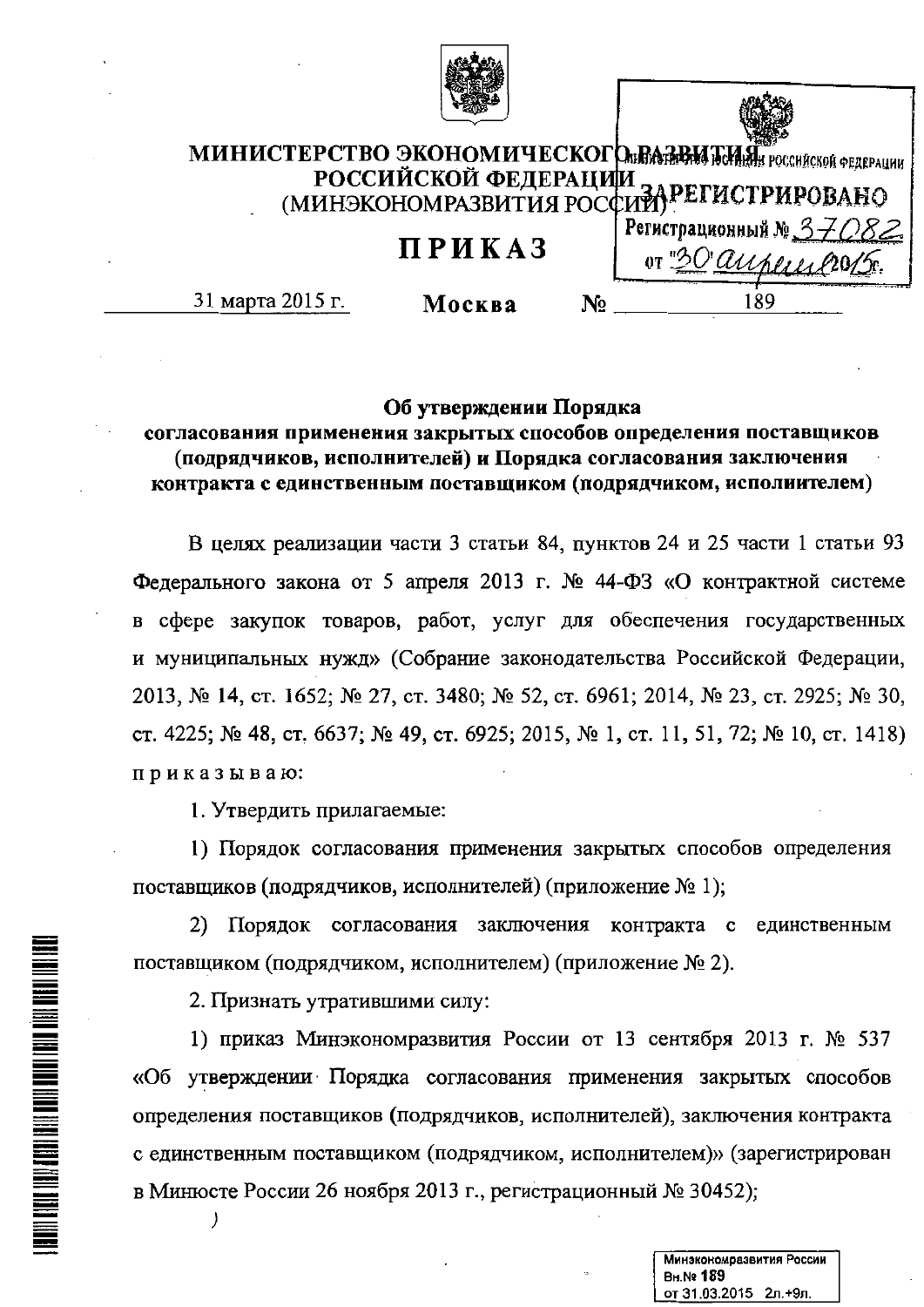2) приказ Минэкономразвития России от 30 сентября 2014 г. № 633 «О внесении изменений в приказ Минэкономразвития России от 13 сентября 2013 г. № 537» (зарегистрирован в Минюсте России 19 декабря 2014 г., регистрационный № 35264).

3. Настоящий приказ вступает в силу по истечении десяти дней после дня его официального опубликования.

Министр



А.В. Улюкаев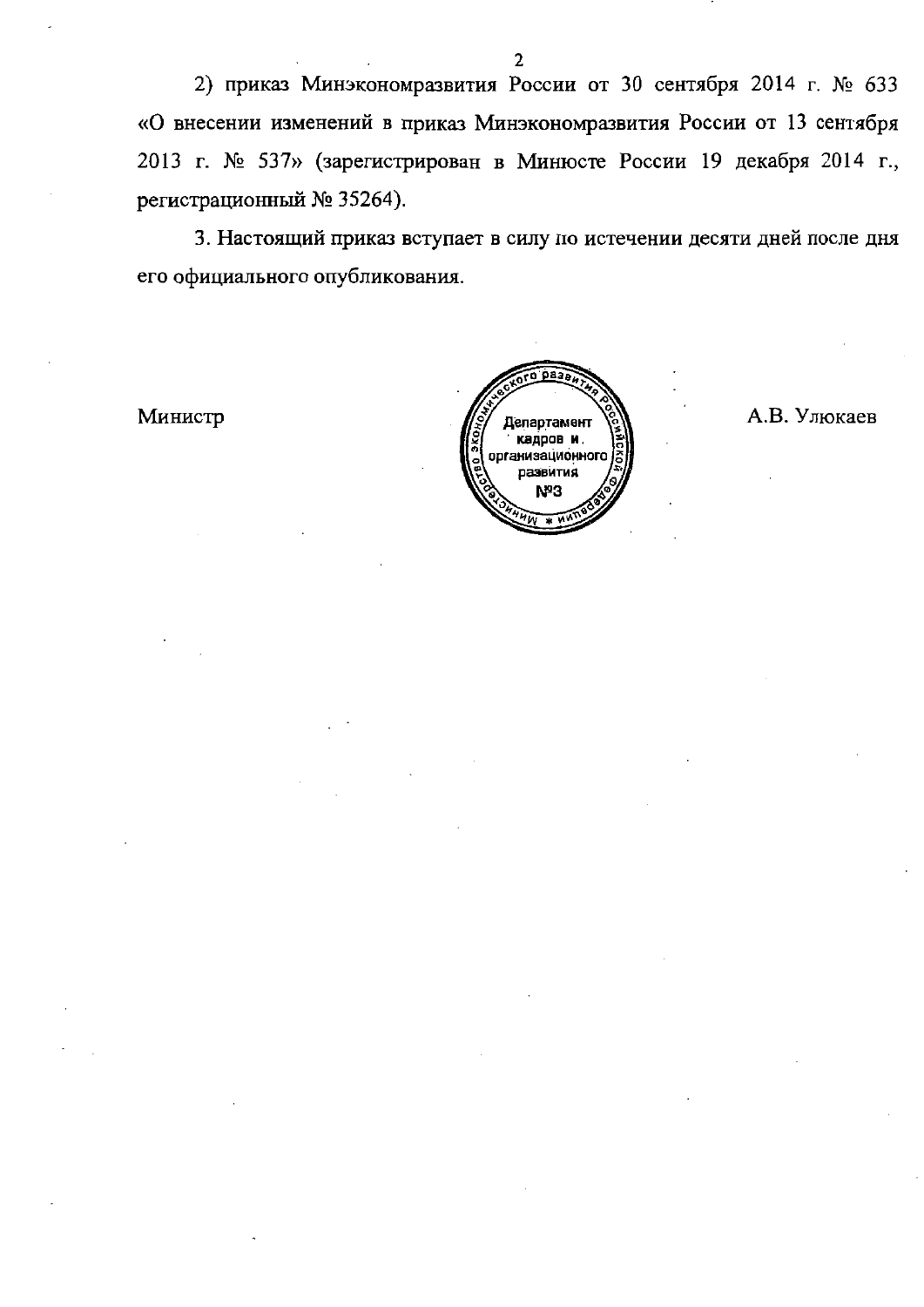Приложение № 1 к приказу Минэкономразвития России OT «31» erg put a 2015 г. № 189

#### ПОРЯДОК

## согласования применения закрытых способов определения поставщиков (подрядчиков, исполнителей)

1. Настоящий Порядок определяет правила согласования применения закрытого конкурса, закрытого конкурса с ограниченным участием, закрытого. двухэтапного конкурса, закрытого аукциона заказчиком, уполномоченным органом, уполномоченным учреждением (далее - заявитель) с Федеральной антимонопольной службой (далее - контрольный орган).

2. К обращению о согласовании проведения закрытого конкурса, закрытого конкурса с ограниченным участием, закрытого двухэтапного конкурса, закрытого аукциона прилагаются:

1) обоснование отнесения сведений о закупке товаров, работ, услуг, необходимых для обеспечения федеральных нужд, к сведениям, составляющим государственную тайну (в случае, указанном в пункте 1 части 2 статьи 84 Федерального закона от 5 апреля 2013 г. № 44-ФЗ «О контрактной системе в сфере закупок товаров, работ, услуг для обеспечения государственных и муниципальных нужд» (Собрание законодательства Российской Федерации, 2013, № 14, ст. 1652; № 27, ст. 3480; № 52, ст. 6961; 2014, № 23, ст. 2925; № 30, ст. 4225; № 48, ст. 6637; № 49, ст. 6925; 2015, № 1, ст. 11, 51, 72; № 10, ст. 1418) (далее – Федеральный закон);

2) обоснование отнесения содержащихся в документации о закупке или в проекте контракта сведений о предмете закупки товаров, работ, услуг к сведениям, составляющим государственную тайну (в случае, указанном в пункте 2 части 2 статьи 84 Федерального закона);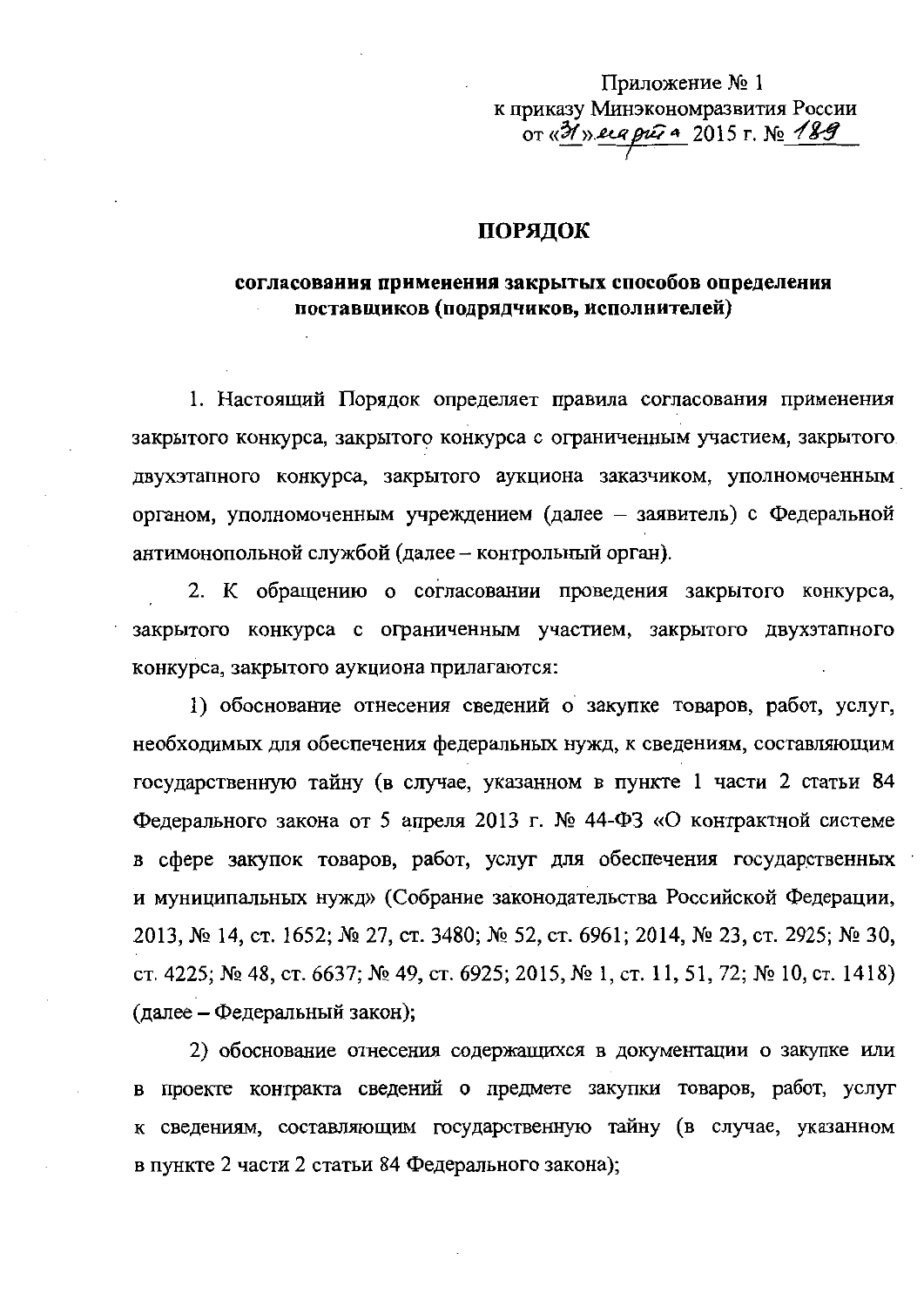3) описание объекта закупки в соответствии с требованиями статьи 33 Федерального закона, включая количество закупаемого товара, работ, услуг, начальную (максимальную) цену контракта, источник финансирования;

обоснование 4) перечень  $\, {\bf N}$ количества участников закупки, приглашаемых к участию в закрытом конкурсе, закрытом конкурсе с ограниченным участием, закрытом двухэтапном конкурсе, закрытом аукционе, которые соответствуют требованиям, предусмотренным Федеральным законом (в случаях, указанных в пунктах 1, 3, 4 части 2 статьи 84 Федерального закона), с указанием таких требований.

3. Обращение о согласовании проведения закрытого конкурса, закрытого конкурса с ограниченным участием, закрытого двухэтапного конкурса, закрытого аукциона, содержащее сведения, составляющие государственную тайну, направляется с учетом требований законодательства Российской Федерации о государственной тайне.

4. В случае непредставления документов и (или) информации, предусмотренных Порядком, контрольный орган не рассматривает обращение и возвращает его заявителю с указанием причин такого возврата в срок, не превышающий 5 рабочих дней со дня поступления обращения.

5. По результатам рассмотрения обращения контрольный орган принимает одно из следующих решений:

1) о согласовании применения закрытого способа определения поставщика (подрядчика, исполнителя), в том числе с указанием на выявленные нарушения законодательства Российской Федерации о контрактной системе в сфере закупок и на необходимость их устранения при определении поставщика (подрядчика, исполнителя);

2) об отказе в согласовании применения закрытого способа определения исполнителя) в поставщика (подрядчика, случае признания закупки необоснованной соответствии требованиями,  $\, {\bf B}$  $\mathbf c$ предусмотренными Федеральным законом, и (или) отсутствия оснований применения закрытого способа определения поставщика (подрядчика, исполнителя) и (или) в случае

2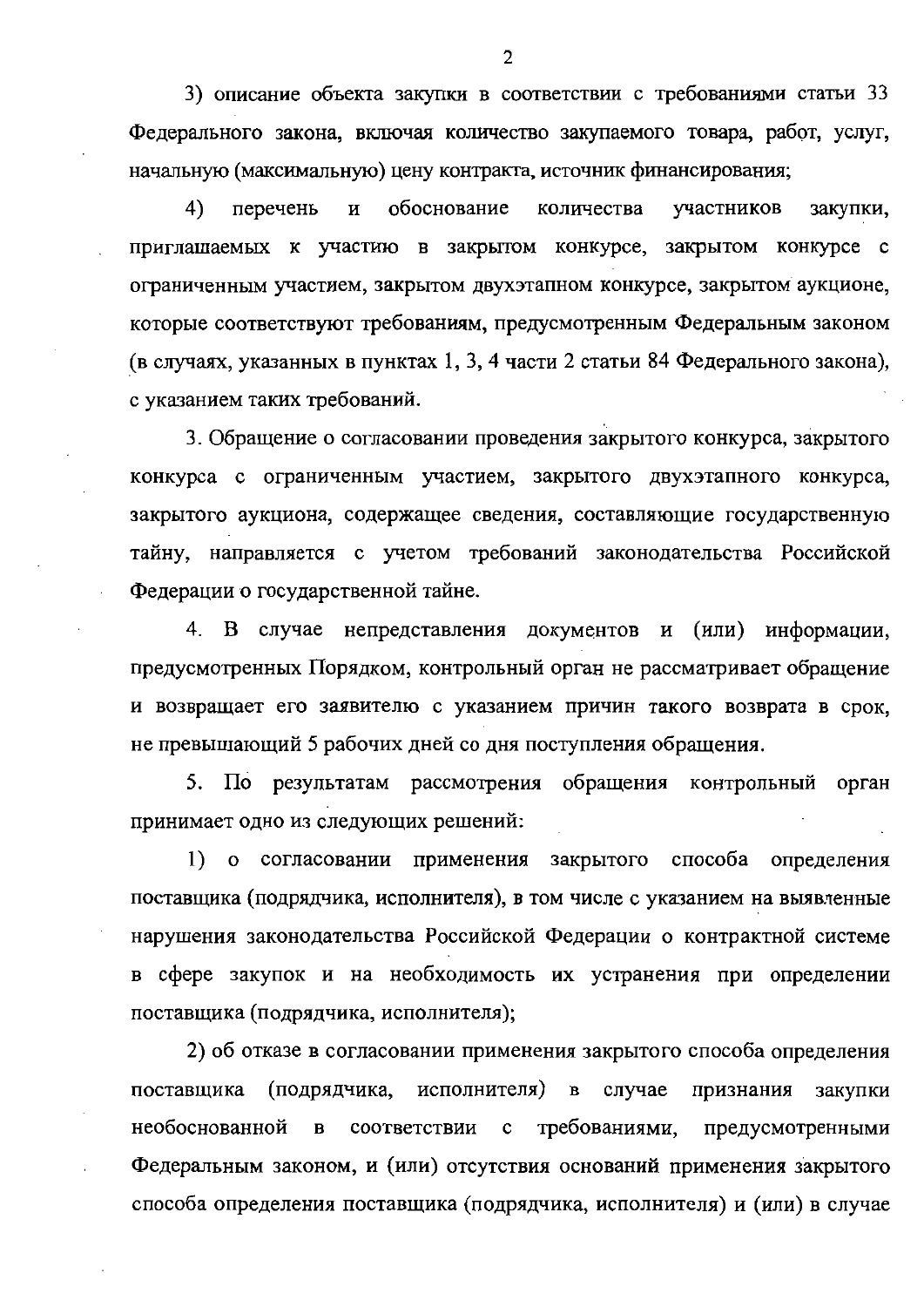необоснованного сокращения количества участников, приглашаемых  ${\bf K}$ способе определения поставщика (подрядчика, участию в закрытом исполнителя).

6. Контрольный орган в срок, не превышающий 10 рабочих дней с даты поступления обращения, направляет заявителю в письменной форме информацию о принятом решении о согласовании или об отказе в согласовании закрытого способа определения поставщика (подрядчика, применения обоснование исполнителя)  $\mathbf c$ указанием на мотивированное отказа в согласовании.

7. В ходе рассмотрения обращения контрольный орган вправе:

1) рассматривать документы и информацию, представленные заявителем, необходимые для объективного и всестороннего рассмотрения обращения;

2) приглашать заявителя;

3) привлекать к рассмотрению обращения экспертов, экспертные организации.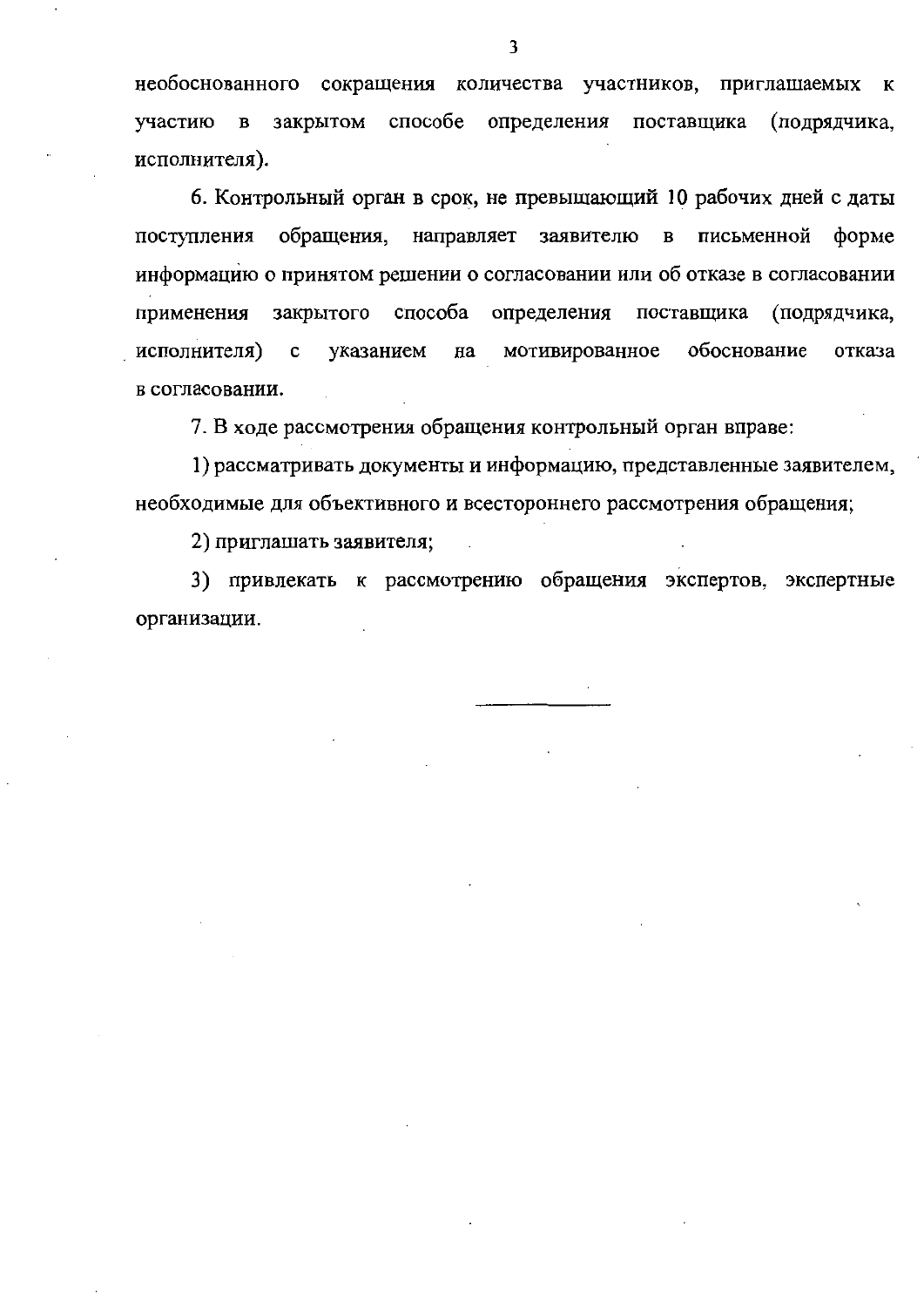# Приложение № 2 к приказу Минэкономразвития России or  $\frac{3}{2}$  eleptra 2015 r. No 189

### ПОРЯДОК

## согласования заключения контракта с единственным поставщиком (подрядчиком, исполнителем)

1. Настоящий Порядок определяет правила согласования заключения поставщиком единственным (подрядчиком, исполнителем) контракта  $\mathbf{C}$ заказчиком, уполномоченным органом, уполномоченным учреждением (далее заявитель) с Федеральной антимонопольной службой (ФАС России), органом исполнительной власти субъекта Российской Федерации, органом местного самоуправления муниципального района, органом местного самоуправления городского округа, уполномоченными на осуществление контроля в сфере закупок (далее – контрольный орган).

2. Для получения согласования заключения контракта с единственным поставщиком (подрядчиком, исполнителем) в соответствии с положениями пункта 24 части 1 статьи 93 Федерального закона от 5 апреля 2013 г. № 44-ФЗ «О контрактной системе в сфере закупок товаров, работ, услуг для обеспечения государственных и муниципальных нужд» (Собрание законодательства Российской Федерации, 2013, № 14, ст. 1652; № 27, ст. 3480; № 52, ст. 6961; 2014, № 23, ст. 2925; № 30, ст. 4225; № 48, ст. 6637; № 49, ст. 6925; 2015, № 1, ст. 11, 51, 72; № 10, ст. 1418) (далее – Федеральный закон) заявитель направляет в соответствии с требованиями настоящего Порядка письменное обращение о заключения контракта единственным поставщиком согласовании  $\mathbf c$ (подрядчиком, исполнителем), подписанное руководителем заявителя или его заместителем, в ФАС России.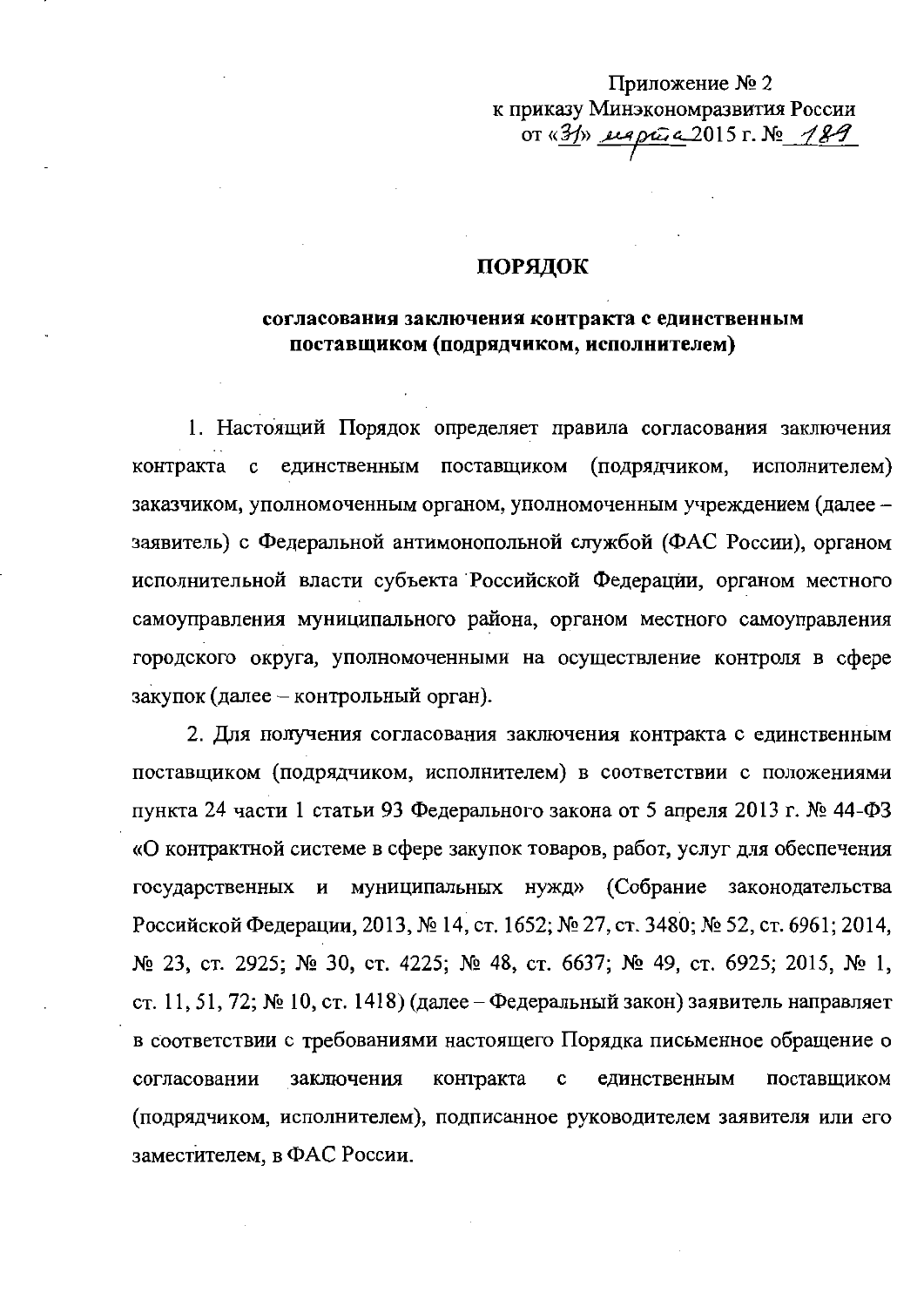3. Для получения согласования заключения контракта с единственным поставщиком (подрядчиком, исполнителем) в соответствии с пунктом 25 части 1 статьи 93 Федерального закона заявитель направляет в соответствии с требованиями настоящего Порядка письменное обращение, подписанное руководителем заявителя или его заместителем:

1) в целях обеспечения федеральных нужд – в ФАС России;

2) в целях обеспечения нужд субъекта Российской Федерации - в орган исполнительной власти субъекта Российской Федерации, уполномоченный на осуществление контроля в сфере закупок;

3) в целях обеспечения муниципальных нужд – в орган местного самоуправления муниципального района или орган местного самоуправления городского округа, уполномоченный на осуществление контроля в сфере закупок.

4. Обращение о согласовании заключения контракта с единственным поставщиком (подрядчиком, исполнителем), указанное в пункте 2 настоящего Порядка, должно содержать следующие информацию и прилагаемые документы:

1) в случае, если подана только одна заявка на участие в закрытом конкурсе, закрытом конкурсе с ограниченным участием, закрытом двухэтапном конкурсе, закрытом аукционе  $(np)$ этом такая заявка признана соответствующей требованиям Федерального закона и документации о закупке) или только одна заявка на участие в закрытом конкурсе, закрытом конкурсе с ограниченным участием, закрытом двухэтапном конкурсе, закрытом аукционе признана соответствующей требованиям Федерального закона и документации о закупке:

а) копии всех протоколов, составленных в ходе определения поставщика (подрядчика, исполнителя);

б) федерального органа исполнительной власти, копия письма уполномоченного на осуществление контроля в сфере закупок о согласовании

 $\overline{2}$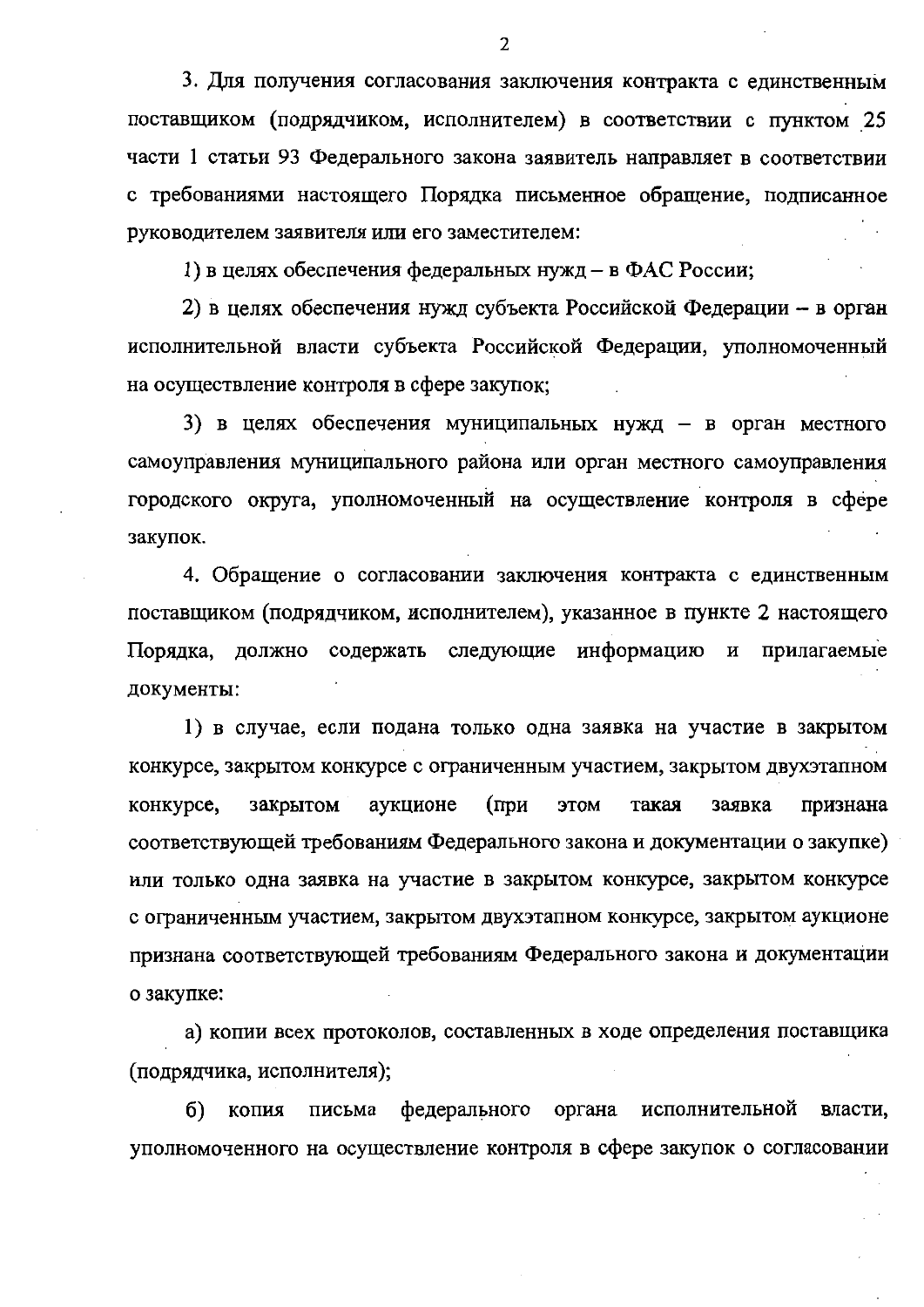способа определения поставщика (подрядчика, применения закрытого исполнителя);

в) дата и номер извещения об осуществлении закупки, размещенного в единой информационной системе в сфере закупок или копии приглашений принять участие в определении поставщика (подрядчика, исполнителя);

г) копия документации о закупке, а также разъяснений и изменений к ней (если такие разъяснения или изменения были сделаны заказчиком);

д) заявки участников на участие в закрытом конкурсе, закрытом конкурсе с ограниченным участием, закрытом двухэтапном конкурсе, закрытом аукционе;

2) в случае, если не подано ни одной заявки на участие в закрытом конкурсе, закрытом конкурсе с ограниченным участием, закрытом двухэтапном конкурсе, закрытом аукционе или все поданные на участие в закрытом конкурсе, закрытом конкурсе с ограниченным участием, закрытом двухэтапном конкурсе, закрытом аукционе заявки отклонены:

а) копии всех протоколов, составленных в ходе определения поставщика (подрядчика, исполнителя);

 $6)$ письма федерального копия органа исполнительной власти уполномоченного на осуществление контроля в сфере закупок о согласовании применения закрытого способа определения поставщика (подрядчика, исполнителя);

в) дата и номер извещения об осуществлении закупки, размещенного в единой информационной системе в сфере закупок или копии приглашений принять участие в определении поставщика (подрядчика, исполнителя);

г) копия документации о закупке, а также разъяснений и изменений к ней (если такие разъяснения или изменения были сделаны заказчиком);

д) заявки участников (при наличии) на участие в закрытом конкурсе, закрытом конкурсе с ограниченным участием, закрытом двухэтапном конкурсе, закрытом аукционе;

е) информация о поставщике (подрядчике, исполнителе) (наименование, место нахождения, идентификационный номер налогоплательщика), с которым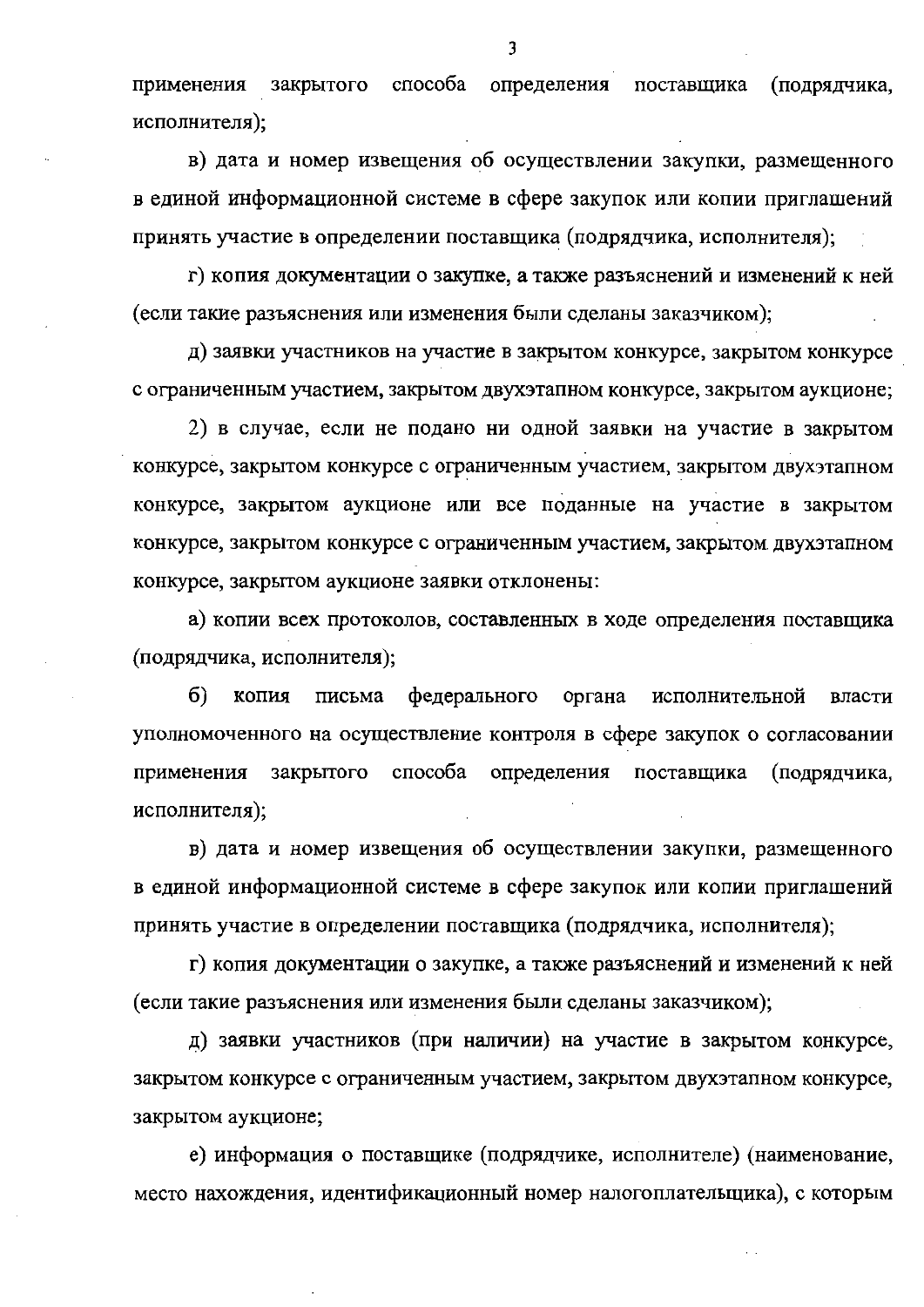предполагается заключить контракт, и обоснование того, что данное лицо соответствует требованиям Федерального закона и документации о закупке;

ж) документ о согласии указываемого в обращении поставщика (подрядчика, исполнителя) заключить контракт в соответствии с требованиями и условиями документации о закупке и по цене, не превышающей начальную (максимальную) цену контракта, указанную в извещении об осуществлении закупки или приглашении принять участие в определении поставщика (подрядчика, исполнителя).

5. Обращение о согласовании заключения контракта с единственным поставщиком (подрядчиком, исполнителем), указанное в пункте 3 настоящего Порядка, должно содержать следующие информацию и прилагаемые документы:

1) дату и номер извещения об осуществлении закупки, размещенного в единой информационной системе в сфере закупок;

2) копии протоколов, составленных в ходе определения поставщика (подрядчика, исполнителя);

3) копия документации о закупке, а также разъяснений и изменений к ней (если такие разъяснения или изменения были сделаны заказчиком);

4) копии заявок на участие в конкурсе, повторном конкурсе, запросе предложений.

При этом, если обращение направлено по результатам несостоявшегося ПОВТОРНОГО конкурса или несостоявшегося запроса предложений, проведенных в соответствии с пунктом 8 части 2 статьи 83 Федерального закона, к обращению также должны быть приложены документы, предусмотренные настоящим пунктом,  $\overline{u}$ всем предшествующим определения поставщика несостоявшимся процедурам (подрядчика, исполнителя), явившимся основанием для проведения таких повторного конкурса, запроса предложений.

(или) информации, 6. В случае непредставления документов и предусмотренных настоящим Порядком, а также в случае направления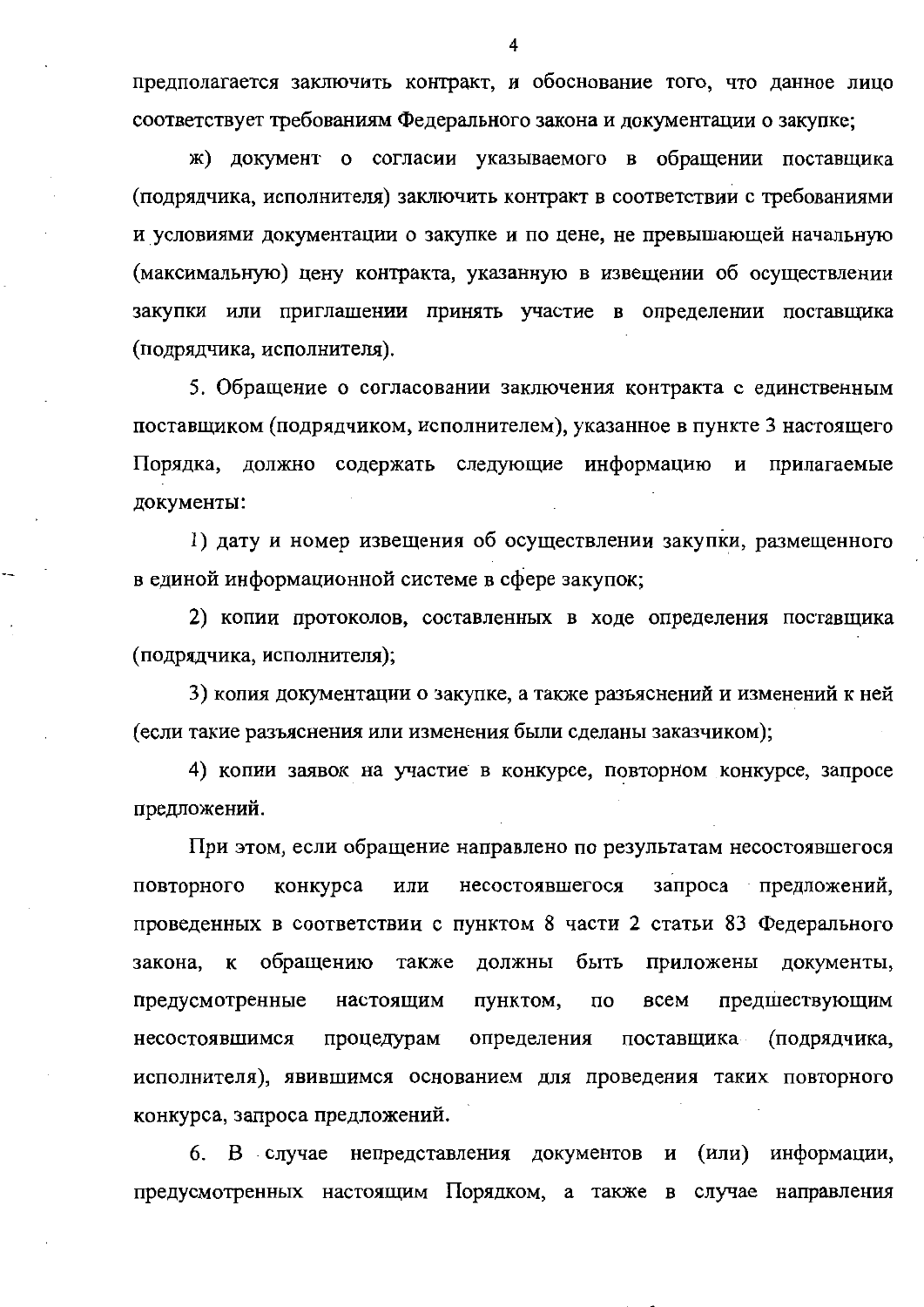обращения, содержащего вопросы, решение которых не входит в компетенцию данного контрольного органа, контрольный орган не рассматривает обращение и возвращает его заявителю в срок, не превышающий 5 рабочих дней со дня поступления обращения, с указанием причин такого возврата.

7. Рассмотрение обращения осуществляется комиссией контрольного органа, формируемой приказом контрольного органа.

8. По результатам рассмотрения обращения комиссия контрольного органа принимает одно из следующих решений:

1) о согласовании заключения контракта с единственным поставщиком (подрядчиком, исполнителем), в том числе с указанием выявленных нарушений законодательства Российской Федерации о контрактной системе в сфере которые не повлияли на результат определения поставщика закупок, необходимости исполнителя),  $\mathbf{M}$ устранения выявленных (подрядчика, нарушений при заключении контракта;

2) об отказе в согласовании заключения контракта с единственным поставщиком (подрядчиком, исполнителем), если по результатам рассмотрения представленного обращения или прилагаемых к нему документов выявлены нарушения законодательства Российской Федерации о контрактной системе в сфере закупок, которые повлияли на результат определения поставщика (подрядчика, исполнителя).

Решение об отказе в согласовании заключения контракта с единственным поставщиком (подрядчиком, исполнителем) должно содержать мотивированное обоснование такого решения, в том числе указание на выявленные нарушения законодательства Российской Федерации о контрактной системе в сфере закупок, которые повлияли на результат определения поставщика (подрядчика, исполнителя).

B обращения случае выявления при рассмотрении нарушений законодательства Российской Федерации о контрактной системе в сфере закупок решение комиссии должно содержать выводы о необходимости передачи